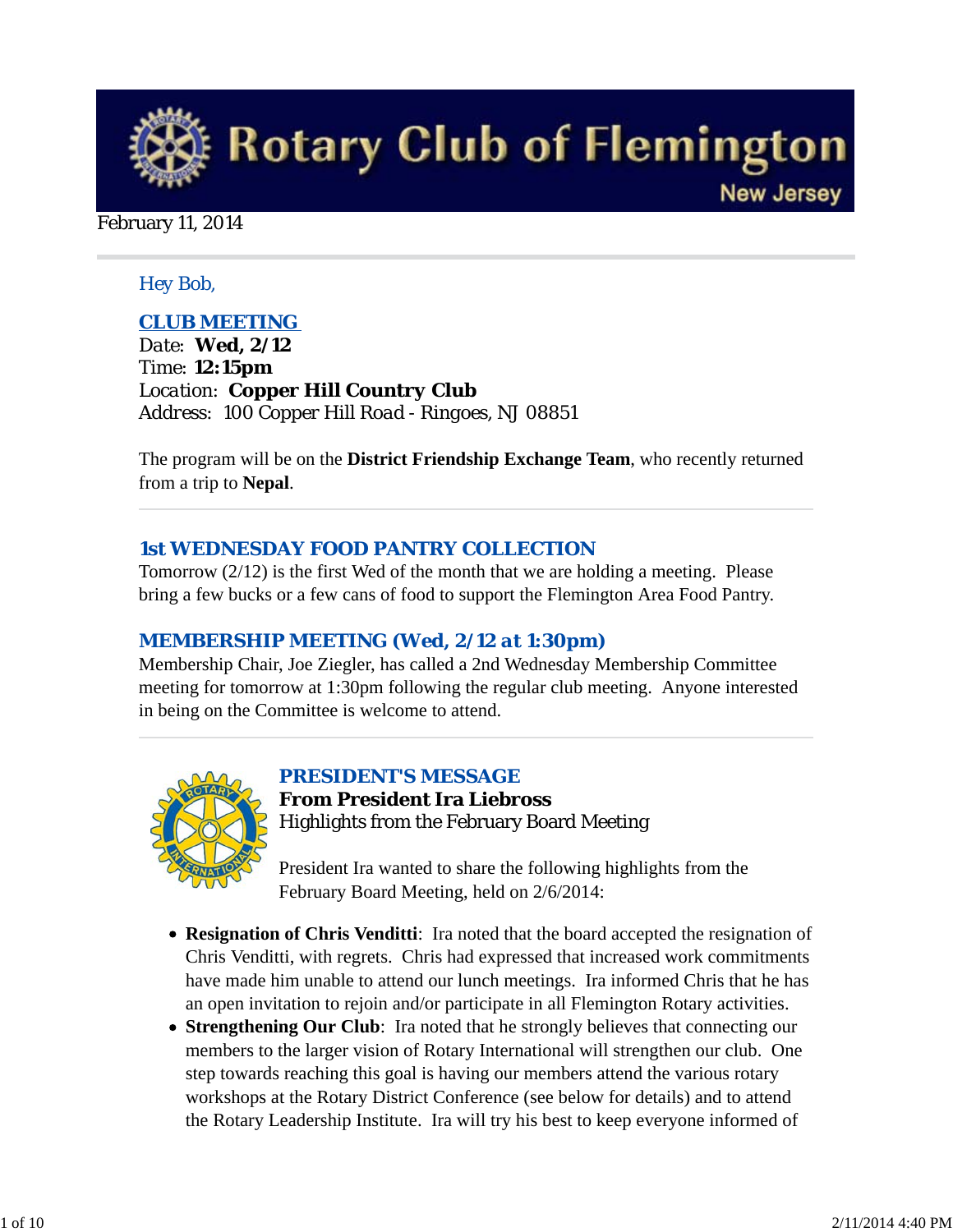these upcoming events. Click Here to visit the website for The Rotary Leadership Institute or http://www.rlinea.com/.

**International Rotary Experience**: Are you looking to be part of an exciting International Rotary project? Twice a year Rotarians travel to Honduras to build latrines and install filters. Yes, this is the project we are funding with our global grant. Click Here to view the flyer detailing the trip to Honduras from April 6 - 12, 2014. Please contact Ira directly if you have any interest.

See you this Wednesday, President Ira



*7th Annual SOUP COOK-OFF* The Rotary Clubs of Hunterdon **Monday, February 24, 2014 5:00 to 7:00pm** H.C.R.H.S. Commons 29 Junction Road - Flemington, NJ

Hundreds of soup lovers countywide will attend the event at the Hunterdon Central Regional High School Commons on Monday, February 24, 2014 from 5:00-7:00pm. Their **admission fee of \$10 and a food donation to the Food Pantry** entitles them to sample-size cups of any and all entered soups, plus the opportunity to vote for their favorite. At the end of the evening, two trophies will be awarded, one for PEOPLE'S CHOICE and one for JUDGE'S CHOICE and each champion will have the honor of displaying the coveted SOUPER BOWL TROPHIES in their restaurant for the year. An additional award will be presented for the BEST VISUAL PRESENTATION so be creative in your table presentation. **Click Here** for more information.

# **RESTAURANT ENTRY DEADLINE IS FEBRUARY 7, 2014**

A limit of 20 participating restaurants will be accepted on a first-come, first-served basis. One soup entry per restaurant. **CLICK HERE for the Restaurant Entry Form**.

# **YOUR PARTICIPATION HELPS FIGHT HUNGER IN HUNTERDON**!!!

The annual Hunterdon County Soup cook-off is a community-awareness project of the Rotary Clubs of Hunterdon County, dedicated to helping people in our community. All event proceeds will be donated to the Food Pantries of Hunterdon County.

Questions? Contact Event Chair, **Mick Schaible** with any questons or comments. He can be reached at **(609)460-4530** or by email at **Soup@FlemingtonRotaryNJ.org**.



*THIS COMMITTEE IS A REAL "STINKER"* **The Stinker Club** Join At Your Own Risk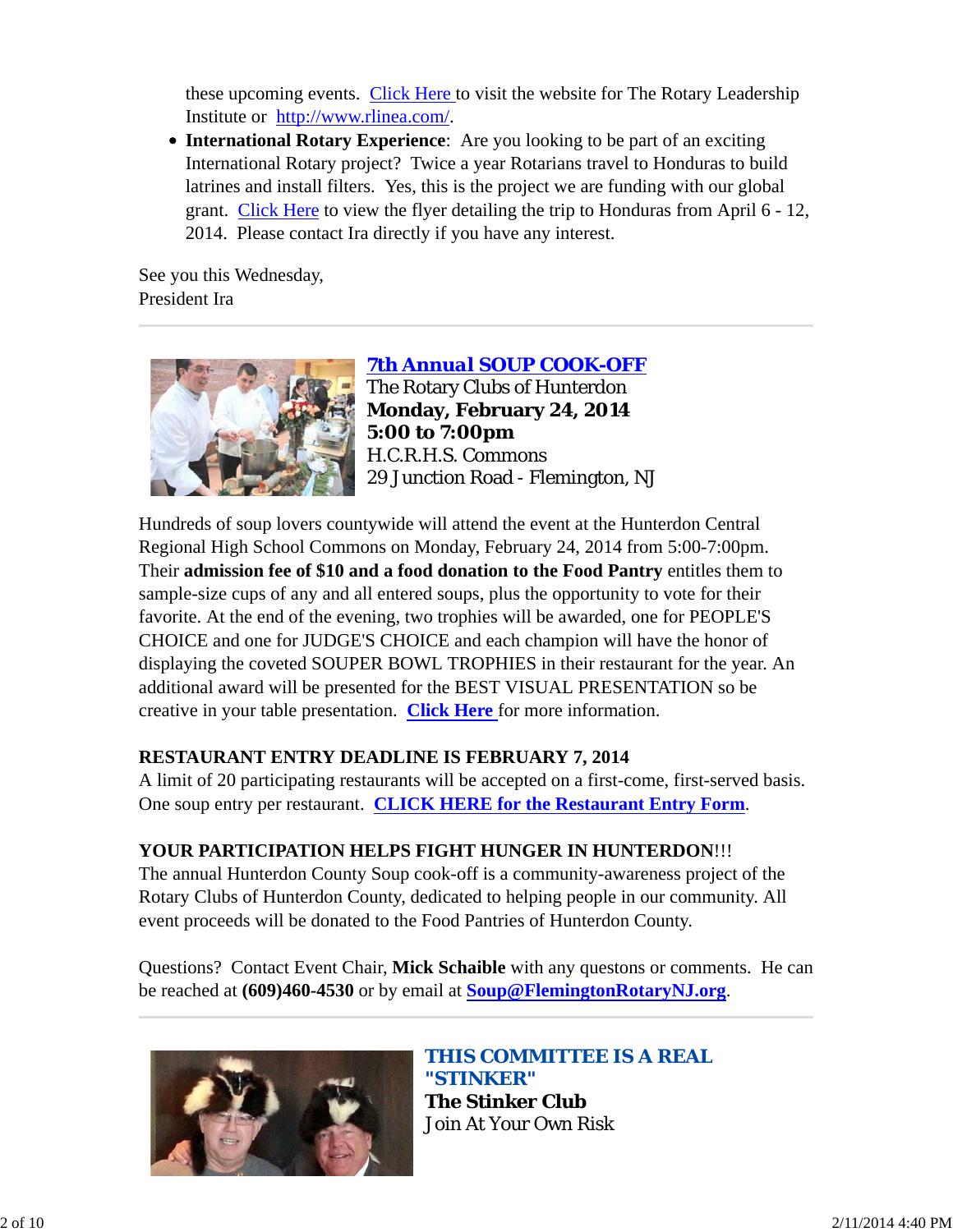

At the 1/29 Flemington Rotary Meeting, Jim Davidson announced that he is starting a new Committee. Not sure of it's full name, but you need

to own your own Skunk hat, be willing to wear it in public, complete an application form, then act like a real stinker!

## *Hunterdon Chamber Internet Radio "THE ROTARY HOUR"* **Mondays from 11am to 12noon**

PDG Megan Jones-Holt is the host of "The Rotary Hour" on the Hunterdon Chamber Internet Radio station and is looking for guests to have on the show. The show is every Monday from 11am to 12noon. She said guests can talk about anything they want to promote or just to share something you are involved it that would be interesting to others.

Megan is also looking for talk show hosts. If you are a budding talk show personality, then please get in touch with Megan at (908)894-4590 or **mjonesholt@gmail.com**.

**Click Here** to listen to the Hunterdon Chamber Internet Radio station from your PC, smart phone, mobile device, etc.



## *Congratulations to Bob Wise!* **2014 Distinguished Service Award by the NJ Hospital Association (NJHA)**

Bob Wise was awarded the **2014 Distinguished Service Award** by the New Jersey Hospital Association (NJHA). The award was presented during the 95th NJHA Annual Meeting on Friday, January 24th at the Hyatt Regency in Princeton.

Bob was honored for his more than 23 years of service, leadership and commitment to the hospital and the patients it serves. Among his many accomplishments, he is credited with working together with a visionary board and talented administrative team that resulted in the expansion of both facilities and programs, such as a new emergency department, an expanded ICU/CCU, a regional cancer center, a nutrition and diabetes center, two successful health and wellness centers and currently under construction, a cardiovascular center. Bob has been President and Chief Executive Officer of the Hunterdon Medical Center since 1990. He also serves as President of Hunterdon Healthcare System, Hunterdon Medical Center Foundation, Hunterdon Regional Community Health and Midjersey Health Corporation.

# *Rotary BRIDGING THE GAP*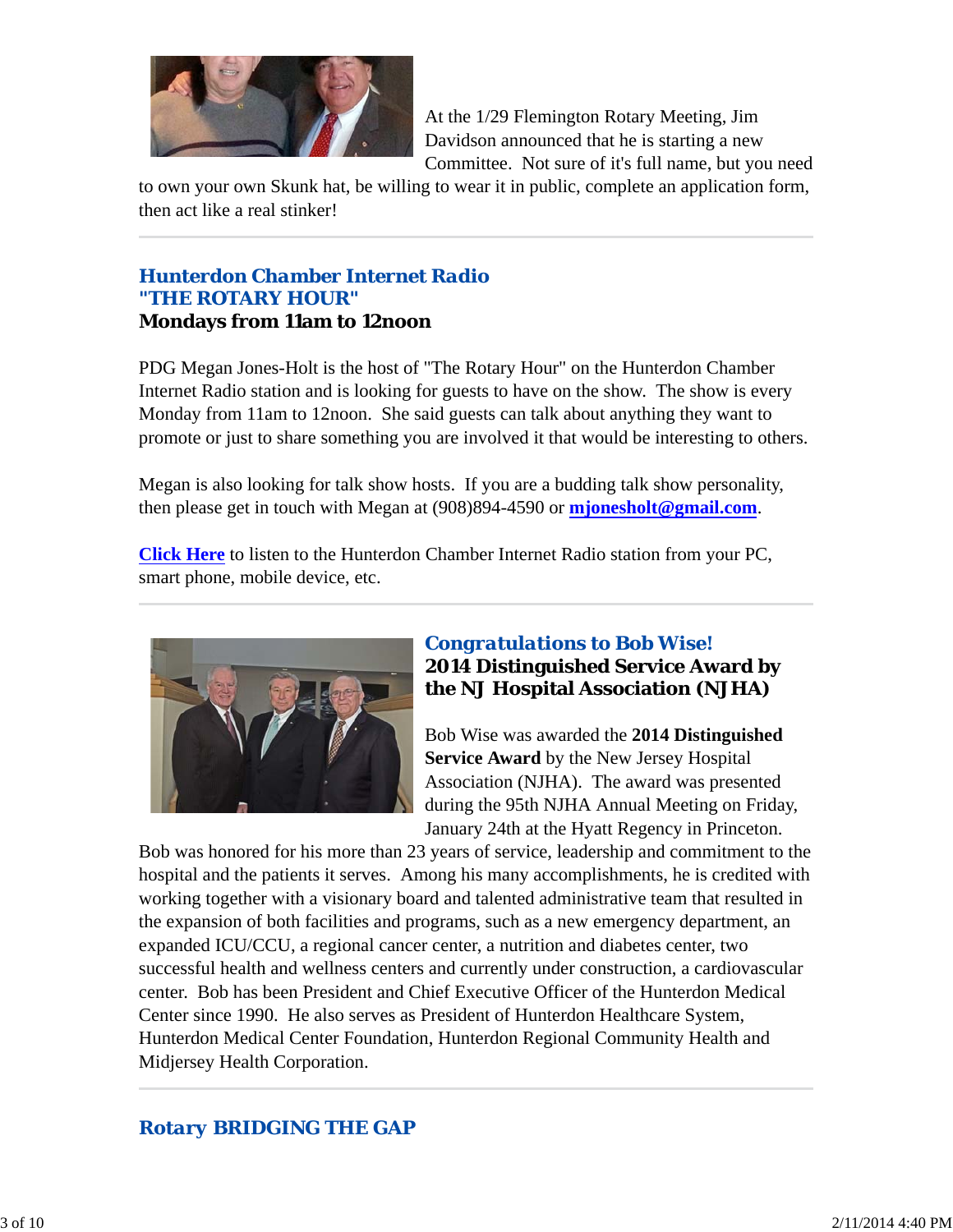# **Rotarians being Sought as Mentors!**

February 4, 2014 (8-10am) - BTG February 25, 2014 (8-10am) - BTG March 25, 2014 - Job Fair May 13, 2014 - Awards Breakfast

**Click Here** for additional information.



*2014 Rotary District 7510 94th Annual DISTRICT CONFERENCE* **May 2 - 3, 2014 Hotel Somerset-Bridgewater** 100 Davidson Avenue - Somerset, NJ

This year's District Conference will be held right in our backyard at the Hotel Somerset-Bridgewater on Davidson Avenue in Somerset!! **CLICK HERE** to register or to obtain additional

information.

The Conference has been made more affordable this year by going to an a la carte registration approach. You can choose to attend select portions OR to attend the entire Conference. The fee to attend will be charged accordingly. The change in registration approach was done to encourage a higher attendance.

If you have any questions, please contact **PDG Michael Hart** - District Conference Chair as follows: Home: 908-654-7384; Work: 732-549-5660; Email: drmhart@yahoo.com



# *HUNTERDON COUNTY CHAMBER OF COMMERCE*

As you know, the Rotary Club of Flemington is a member of the H.C. Chamber of Commerce. This enables all Rotarians the ability to attend a Chamber function as a "member". If someone asks you what your business is, you would explain that you are a member representing the Rotary Club of Flemington. **Click Here** to visit the Chamber website for a listing of upcoming events.

# *ROTARY DISTRICT 7510 NEWS*

**Click Here** to read the current news from our Rotary District 7510.

# *SPEAKERS & PROGRAMS BEING SOUGHT*

We are always seeking new or creative ideas for upcoming meeting programs and speakers. If you have any leads, please pass them onto Mick Schaible. **Click here** to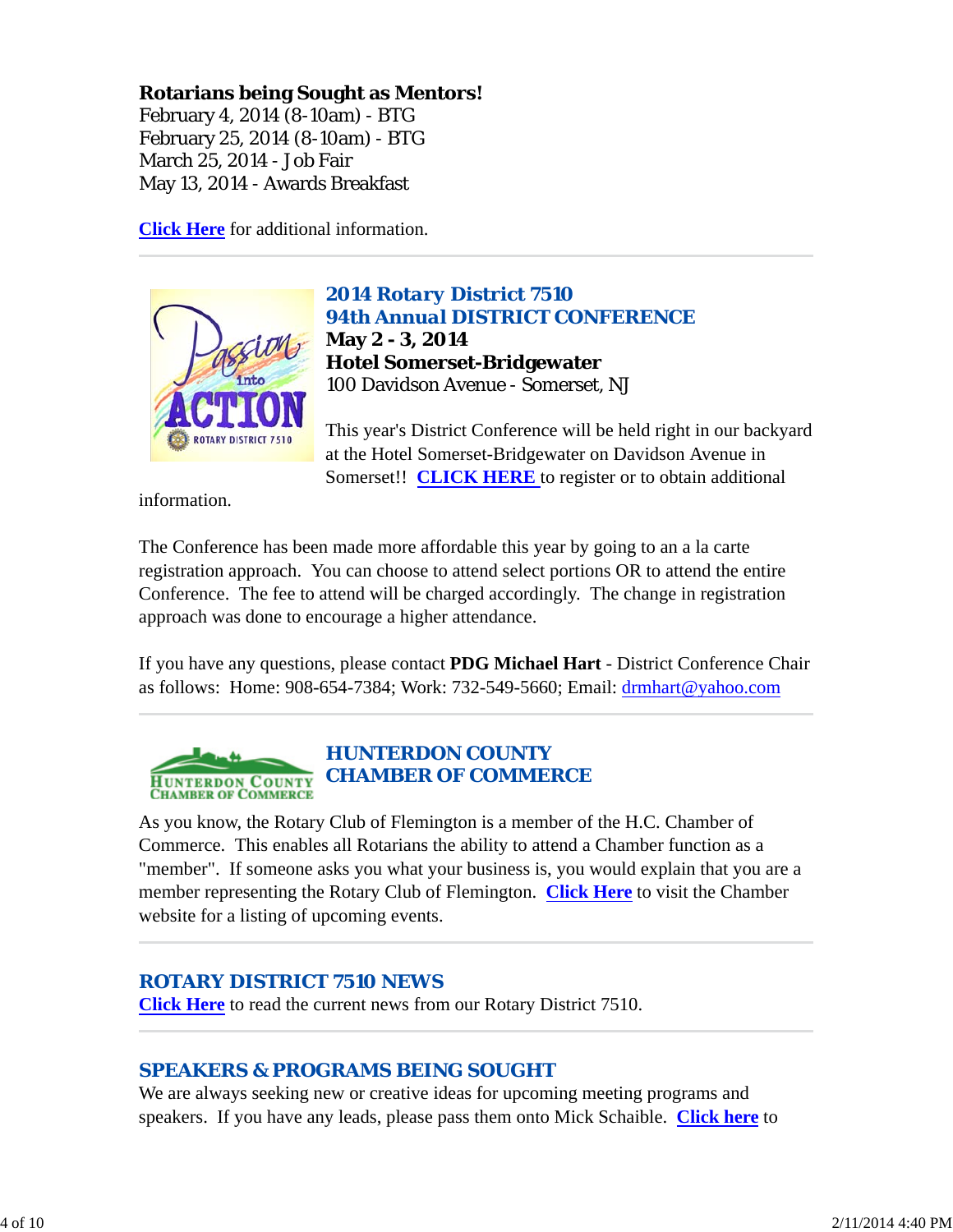### *UPCOMING DATES TO NOTE*

#### **Summary of Upcoming Club Meeting Programs:**

Wed,  $2/12$ : District Friendship Exchange Team, who recently returned from a trip to Nepal.

Wed, 2/19: Otto Reinbacher - Classification Talk**.**

Wed, 2/26: Jim Davidson - Lindbergh Memorabilia Collection.

Wed, 3/05: To Be Announced.

Wed, 3/12: To Be Announced.

Wed,  $3/19$ : Chris Barton - Partnership for a Drug Free New Jersey.

Wed, 3/26: To Be Announced.

Next RCOF Board Meeting: Thurs, 3/6/2014 at 6:00 PM (usually the 1<sup>st</sup> Thursday). **Next Membership Meeting**: Wed, 2/12/2014 at 1:30 PM (usually the 2<sup>nd</sup> Wednesday).

#### **Upcoming RCOF Club Events, Fundraisers, Fellowship Events, Etc**.:

Mon, 2/24: Hunterdon Rotary Soup Cook-Off Sun, 6/8: Rotary Bark in the Park Dog Walk Sat, 6/7: Pedals for Progress Bicycle, Sewing Machine & Sports Gear Collection

#### **Rotary District 7510 Events & Functions:**

Wed, 2/5: PETS 1 - Hotel Somerset-Bridgewater (6:30pm) Fri, 3/21: PETS 2 - Marriot Hotel, Whippany, NJ (6:00pm) May 17: World Peace Day May 2-3: **District Conference** Wed,  $5/14$ : District Assembly - Hotel Somerset-Bridgewater (2:30pm to 8:30pm) May 30 - June 1: RYLA, 4-Way Test Speech Contest, Rotaract, Interact & Early Act.

#### *COMMITTEE LIST:*

**Click Here** to download the listing of all current Club Committee's and its members.

#### *"MEMBERS ONLY" WEBSITE:*

#### **Click Here for the Members Only section of the website to find:**

- 1) The "Membership Proposal Form" to propose a new member.
- 2) New Member Information.
- 3) An Online Copy of the Club Membership Directory.
- 4) A Link to All Photos Albums of the Club.

#### *ROTARY WEBSITE LINKS:*

Rotary International: **www.Rotary.org** Rotary District 7510: **www.RotaryNJ.org**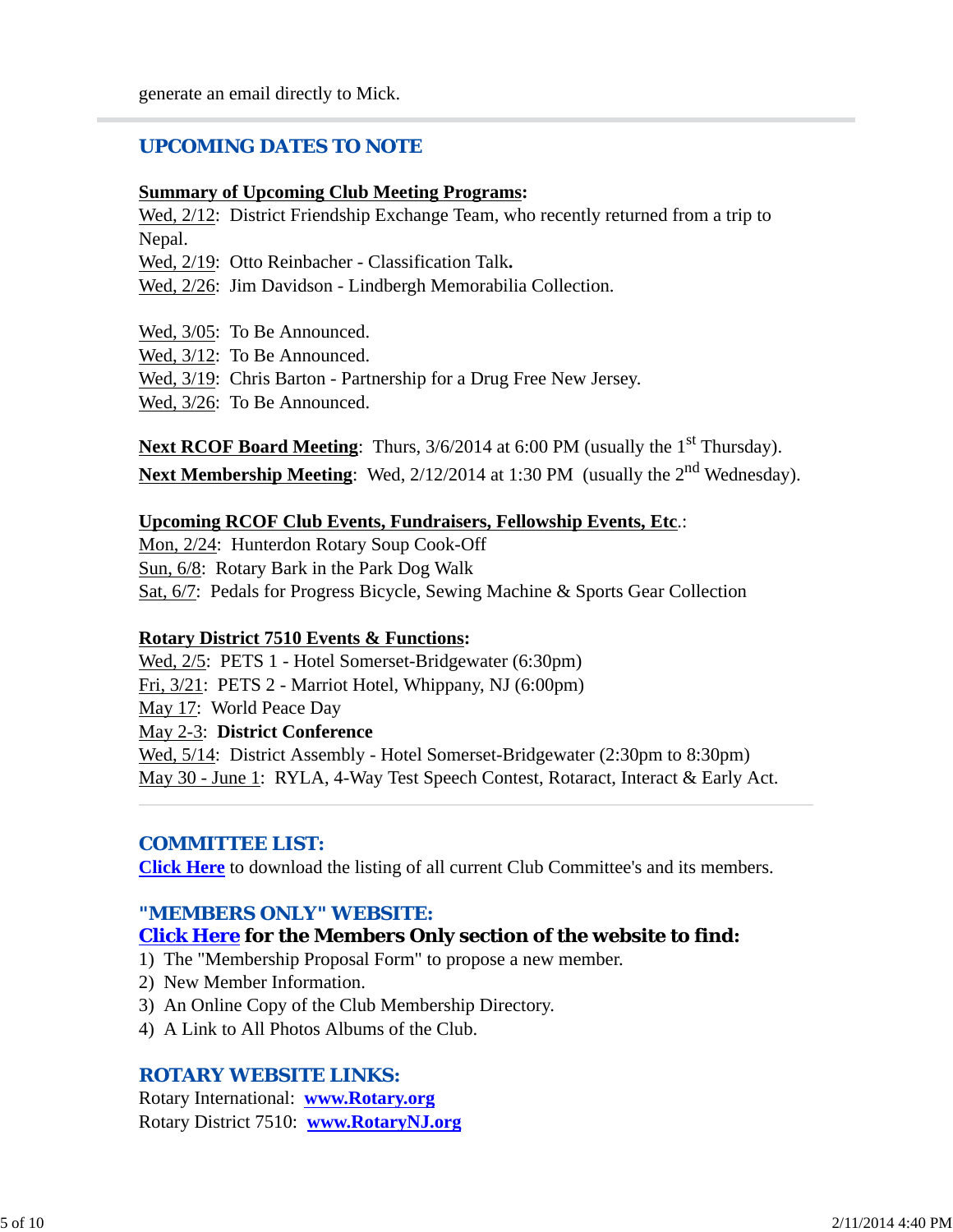## *NEARBY ROTARY CLUB MEETINGS:*

As A Rotarian, you are Welcome to attend a Rotary Club meeting anywhere in the world. Click here for the Rotary Club Locator App. Or see below for some local meetings:

#### Mondays

**Lambertville/New Hope** (6:30 pm) - Lambertville Station Restaurant; 11 Bridge Street, Lambertville NJ 08530

**Piscataway** (12:15 pm) - Radisson Hotel; 21 Kingsbridge Road, Piscataway, NJ 08854

#### Tuesdays

**Whitehouse** (12:15 pm) - Max's 22; 456 Route 22 West, Whitehouse Station, NJ 08889 **Princeton** (12:15 pm) - The Nassau Club; 6 Mercer Street, Princeton, NJ 08540 **Bridgewater-Bound Brook** (12:15 pm) - Arbor Glenn; 100 Monroe St, Bridgewater 08807

#### Wednesdays

**Branchburg Township** (7:30 am): Stoney Brook Grille; 1285 Route 28, North Branch, NJ 08876

**Flemington** (12:15pm): Copper Hill Country Club; 100 Copper Hill Road, Ringoes, NJ 08851

**Hillsborough Township** (6:15 pm): Pheasant's Landing; 311 Amwell Road (Rt. 514), Hillsborough, NJ 08844

#### Thursdays

**Clinton Sunrise** (7:30 am): Clinton Fire Department; New Street, Clinton, NJ 08809 **Somerville/Bridgewater** (12:15 pm): Bridgewater Manor; 1251 US Highway 202/206, Bridgewater, NJ 08807

**Trenton** (12:15 pm): Freddie's Tavern; 12 Railroad Avenue, West Trenton, NJ 08628

#### Fridays

**North Hunterdon** (12:15 pm): Beaver Brook County Club; 25 County Club Drive, Annandale, NJ 08801

**Princeton Corridor** (12:15pm): Hyatt Regency; 102 Carnegie Center, Rt. 1 North, Princeton, NJ 08540

#### eClub

**Rotary eClub of Hunterdon Horizon**: View website for meetings or online makeups.

RI President's Call for Action in **2013-2014**: **"Engage Rotary, Change Lives"**

# **Rotary Club of Flemington - Our 90th Year** Founded October 3, 1923 \* Charter #1529 \* District 7510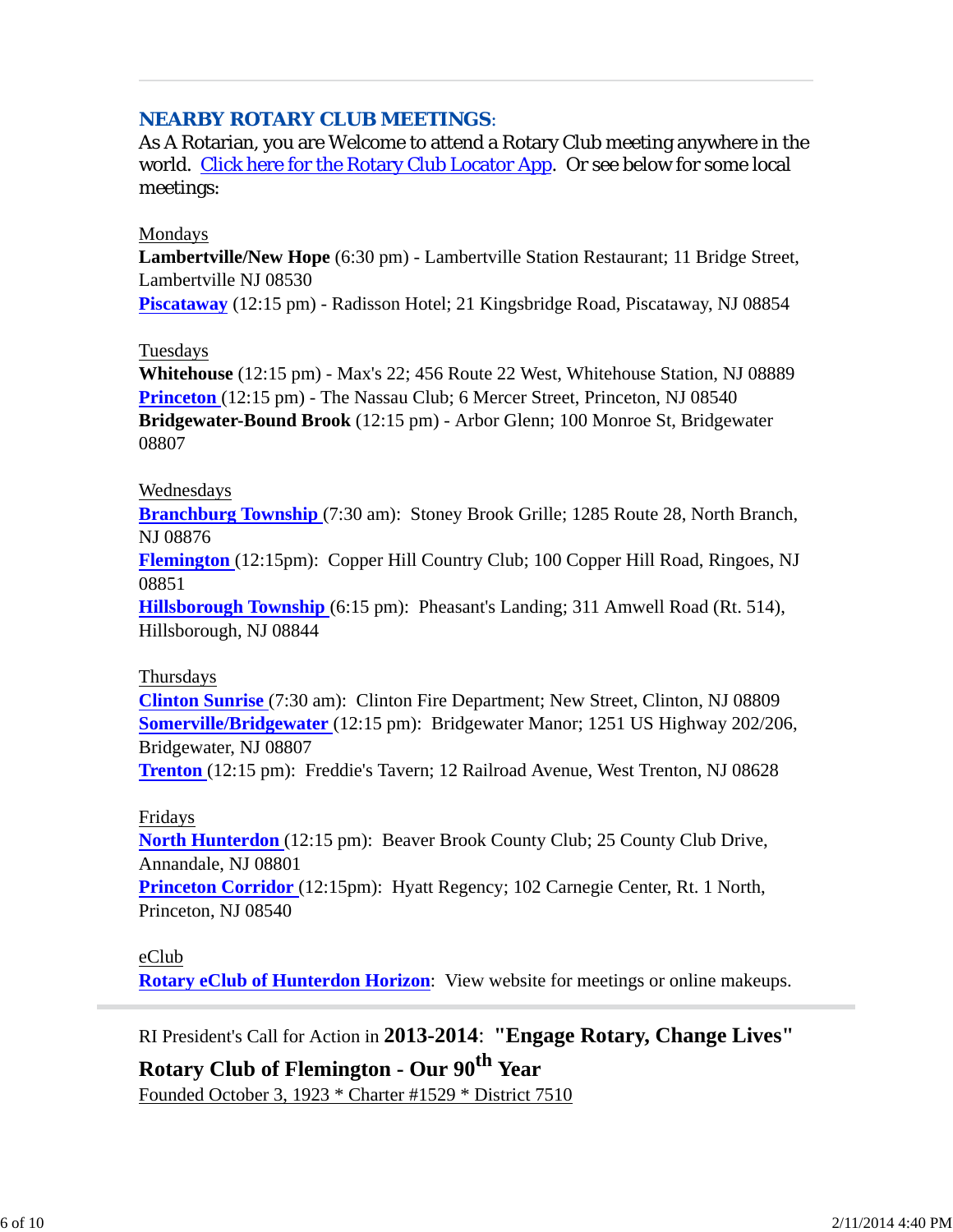| President                                                    | <b>Ira Liebross</b>                            |  |  |
|--------------------------------------------------------------|------------------------------------------------|--|--|
| President-Elect                                              | <b>Lynn Hyman</b>                              |  |  |
| Secretary                                                    | <b>Michele Kavanagh</b>                        |  |  |
| Treasurer, General                                           | <b>Bob Newland</b>                             |  |  |
| Treasurer, Lunch                                             | <b>D.J. Wright</b>                             |  |  |
| <b>Board Members</b>                                         | <b>Karen Widico</b> (immediate past president) |  |  |
|                                                              | <b>Jim Davidson</b>                            |  |  |
|                                                              | <b>Nancy Kahl</b>                              |  |  |
|                                                              | <b>Mick Schaible</b>                           |  |  |
|                                                              | <b>Chris Venditti</b>                          |  |  |
| Sergeant-at-Arms                                             | <b>Tom Fisher</b>                              |  |  |
| <b>RI</b> President                                          | <b>Ron D. Burton</b> (Norman, Oklahoma, USA)   |  |  |
| District Governor (DG)                                       | Tulsi R. Maharjan (Branchburg, NJ)             |  |  |
| District Governor Elect (DGE)                                | Melvin I. Kevoe "Mel" (Springfield, NJ)        |  |  |
| District Governor Nomimee (DGE)                              | Hal Daume (Berkeley Heights, NJ)               |  |  |
| <b>Assistant District Governor (ADG)</b>                     | Michael Toscani (Lambertville-New Hope, PA)    |  |  |
| Club Meetings: Wednesday, 12:15 pm, Copper Hill Country Club |                                                |  |  |

100 Copper Hill Road, Ringoes 08551



**MISSION STATEMENT:** The mission of Rotary International is to assist and guide Rotarians and Rotary clubs to accomplish the Object of Rotary to ensure Rotary's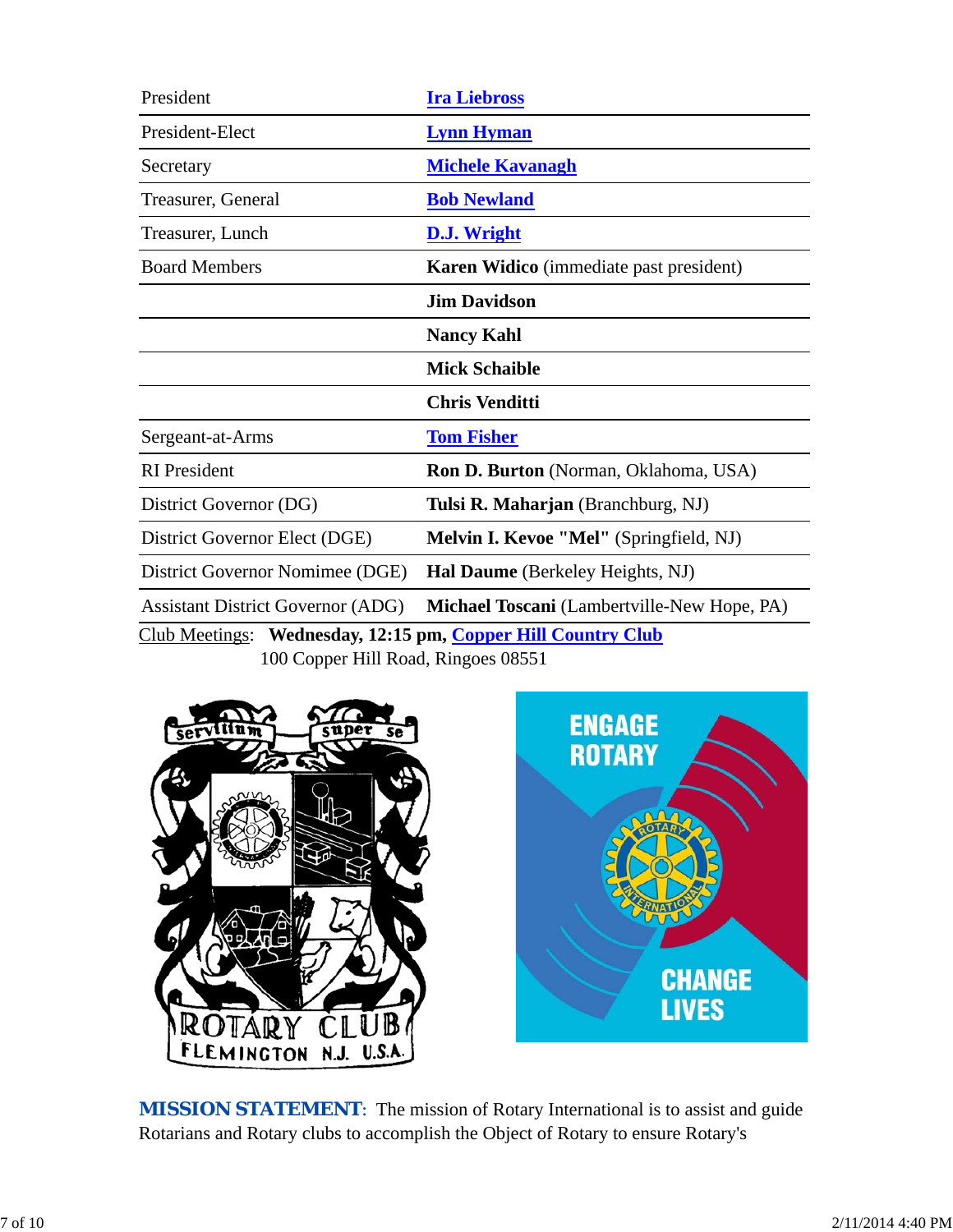continuing relevance and to help build a better world, emphasizing service activities by individuals and groups that enhance the quality of life and human dignity, encouraging high ethical standards, and creating greater understanding among all people to advance the search for peace in the world.

**THE OBJECT OF ROTARY:** The object of Rotary is to encourage and foster the ideal of service as a basis of worthy enterprise and, in particular, to encourage and foster:

**1st**: The development of acquaintance as an opportunity for service;

**2nd**: High ethical standards in business and professions, the recognition of the worthiness of all useful occupations, and the dignifying of each Rotarian's occupation as an opportunity to serve society;

**3<sup>rd</sup>**: The application of the ideal of service in each Rotarian's personal, business and community life;

**4th**: The advancement of international understanding, goodwill, and peace through a world fellowship of business and professional persons united in the ideal of service.

**THE 4-WAY TEST:** "Of the things we think, say or do:

**1st**: Is it the Truth?

2<sup>nd</sup>: Is it Fair to all concerned?

**3rd**: Will it build goodwill and better friendships?

**4th**: Will it be beneficial to all concerned?"

# *ROTARY's AVENUE'S OF SERVICE*:

**1)** Through **Club Service**, we have fun, build lasting friendships, and make sure that our club runs well.

**2)** Through **Vocational Service**, we volunteer our professional skills to serve others and promote integrity in everything we do.

**3)** Through **Community Service**, we address local needs and work with our community to bring lasting improvements.

**4)** Through **International Service**, we meet humanitarian needs around the globe and promote world understanding and peace.

**5)** Through **Youth Service**, we work with young people to help them become the next generation of leaders, visionaries, and peacemakers.

# **2013-2014 CLUB MEMBER ROSTER Rotary Club of Flemington, NJ**

Current Number of Members: 45

| <b>Rotarian</b>             | <b>Member Since</b> | <b>Classification</b>           |
|-----------------------------|---------------------|---------------------------------|
| Black, Bruce B.             | 2007                | <b>Health and Fitness</b>       |
| Bohler, Herbert C. (Herb)   | 1977                | <b>Specialty Advertising</b>    |
| Chittenden, Robert L. (Bob) | 2003                | M.E.F.P. Consulting Engineering |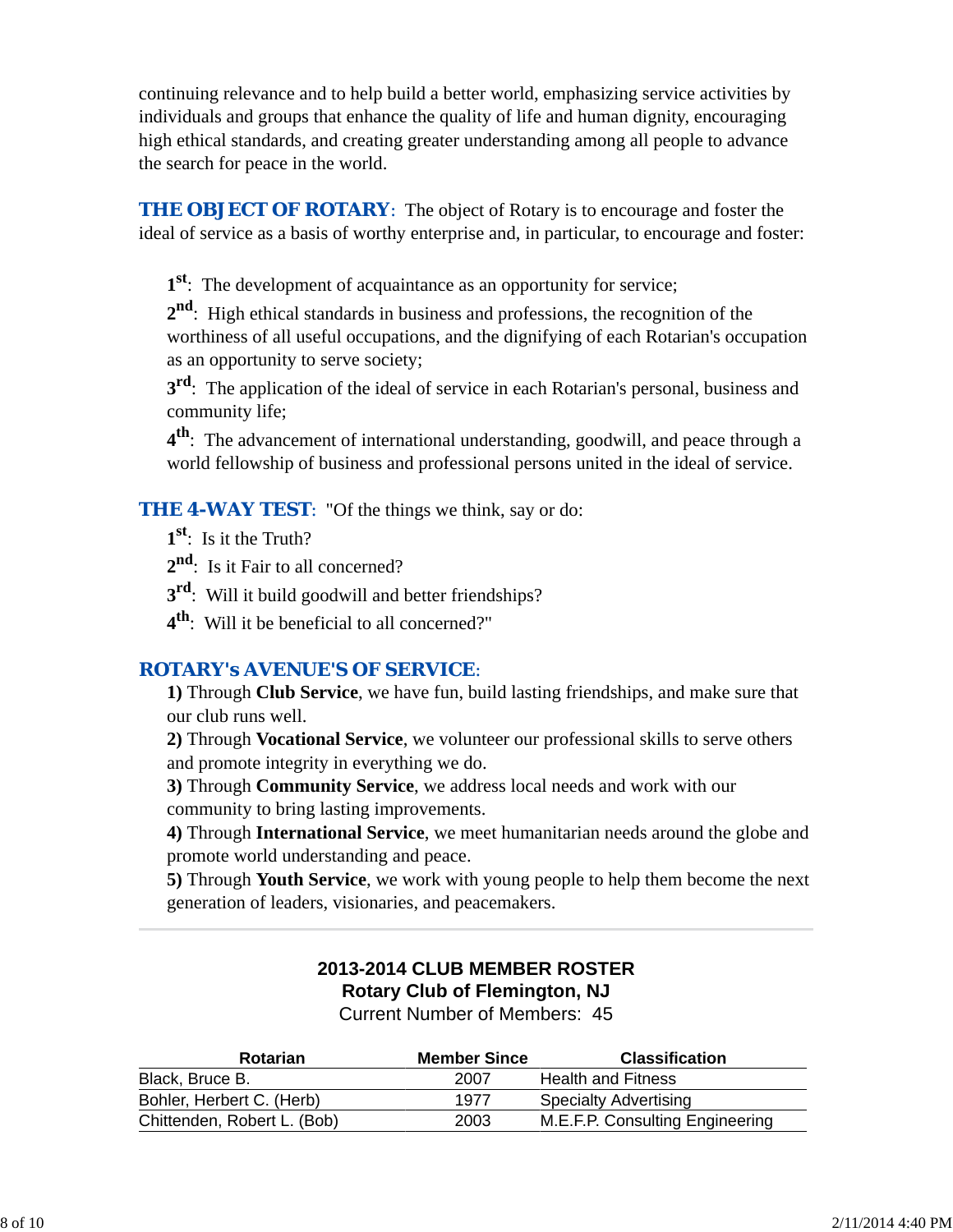| Clark, Arthur L. (Sandy)          | 1987 | Printing                       |
|-----------------------------------|------|--------------------------------|
| Copeland, Harrie E. III           | 1976 | Auctioneering/Banking          |
| Davidson, James G. (Jim)          | 2002 | <b>Rubber Products</b>         |
| Ferrari, Frederick J. (Fred)      | 1964 | Orthodontia                    |
| Fisher, Charles H. (Charlie)      | 1961 | <b>Funeral Services</b>        |
| Fisher, Thomas H. (Tom)           | 2012 | Property & Casualty Insurance  |
| Harrison, Jeffrey (Jeff)          | 1996 | Psychotherapy                  |
| Hennessy, Jr., Richard (Rich)     | 2010 | <b>Financial Advisor</b>       |
| Hyman, Lynn                       | 2010 | <b>Retail Banking</b>          |
| Kahl, Nancy                       | 2012 | Massage Therapy                |
| Kamnitsis, Christopher P. (Chris) | 2001 | <b>Financial Planning</b>      |
| Kavanagh, Michele                 | 2013 | <b>Community Banking</b>       |
| Liebross, Ira                     | 1997 | <b>Family Medicine</b>         |
| Loew, Darren                      | 2002 | Orthodontics                   |
| Martin, Teresa (Terry)            | 1993 | Solid Waste/Recycling          |
| Mazujian, Harry                   | 2004 | Clergy                         |
| McWilliams, Nancy                 | 1992 | Psychotherapy                  |
| Metz, Kim                         | 2007 | <b>Technical Education</b>     |
| Muller, George D.                 | 1964 | <b>Cut Glass Manufacturing</b> |
| Nastasi, William (Bill)           | 1996 | <b>General Contracting</b>     |
| Newland, Robert D. (Bob)          | 1998 | Insurance                      |
| Ownes, Terry M.                   | 1987 | <b>Floor Covering</b>          |
| Parente, Steven (Steve)           | 2005 | Classification                 |
| Phelan, Christopher J. (Chris)    | 2009 | <b>Chamber Of Commerce</b>     |
| Randolph, R. Wayne                | 1982 | Veterinary Medicine            |
| Reinbacher, Otto A.               | 1997 | Clergy                         |
| Rogow, Stephen S. (Steve)         | 1973 | Orthodontics                   |
| Schaible, R. Michael (Mick)       | 1998 | <b>Appraisal Services</b>      |
| Skowronek, Kenneth J. (Ken)       | 1994 | <b>Family Law</b>              |
| Sollner, Richard F. (Dick)        | 1962 | Air Transportation             |
| Stothoff, Richard H. (Dick)       | 1966 | <b>Sanitary Engineering</b>    |
| Stout, Deborah (Debbie)           | 2013 | <b>Retail Banking</b>          |
| Thatcher, Thomas P. (Tom)         | 2006 | <b>Professional Planning</b>   |
| Weinstein, Theodore H. (Ted)      | 1994 | <b>Pulmonary Medicine</b>      |
| Widico, Karen A.                  | 1997 | <b>Public Health Services</b>  |
| Williams, Gwen                    | 1991 | Purchasing/Manufacturing       |
| Wise, Robert (Bob)                | 1992 | <b>Hospital Administration</b> |
| Woske, Harry                      | 1977 | Cardiology                     |
| Wright, Daniel J. (D.J.)          | 2003 | <b>Funeral Services</b>        |
| Zanetti, Edward G. (Ed)           | 1971 | Plumbing & Heating             |
| Ziegler, Joseph E. (Joe)          | 1988 | <b>Investment Advisor</b>      |
| Zullo, John J. (Johnnie)          | 1987 | <b>Chemical Engineering</b>    |